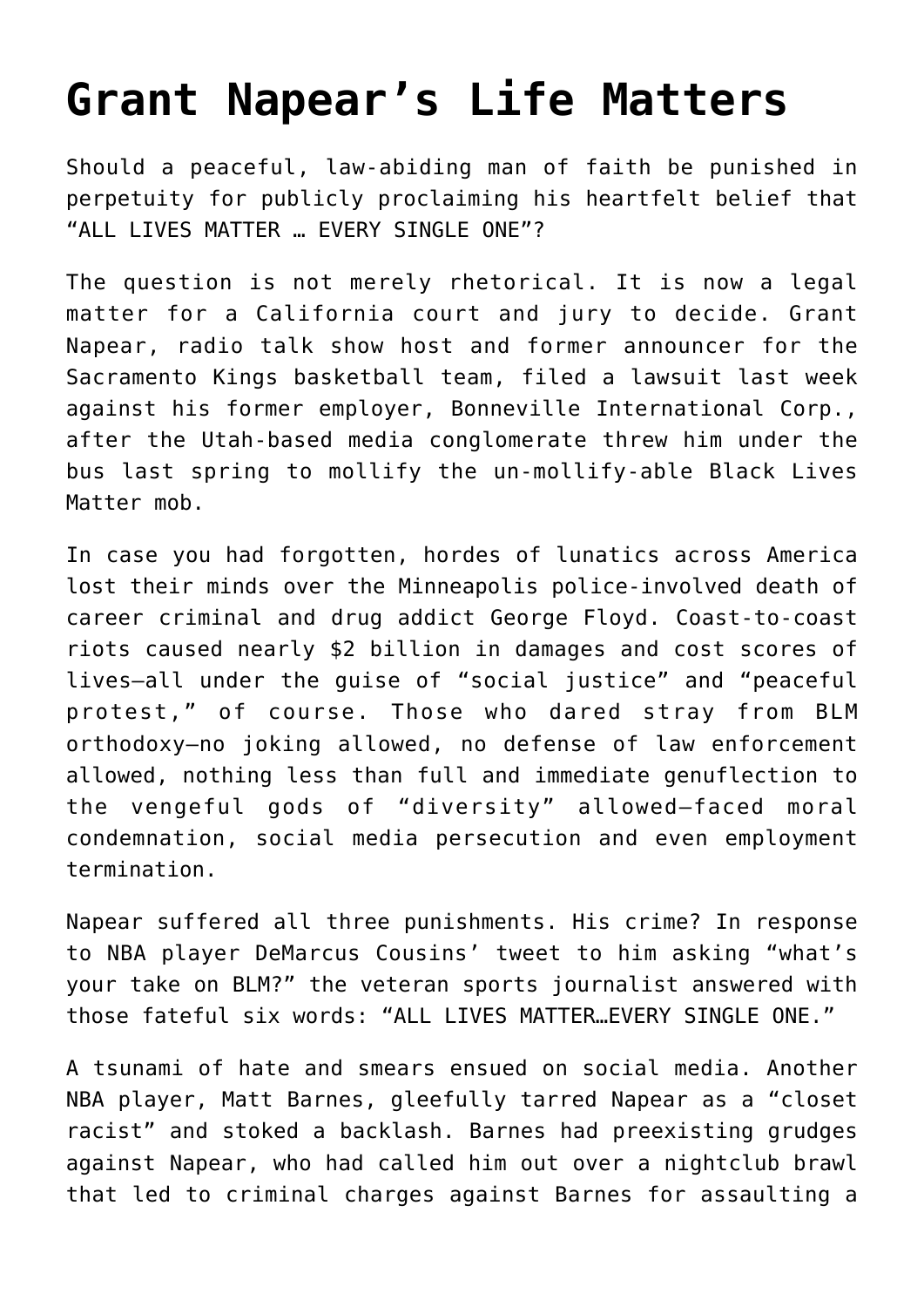woman in 2016, among other unruly incidents.

"Plain and simple," Napear told me in an interview on Monday, "Matt called me a closet racist on Twitter to get back at me. The sad thing is his tweet was taken as judge and jury. If I'm a closet racist, why did you come on my show every week and ask to play in my golf tournament? This is just part of the sad cancel culture that exists in our country now."

Within 48 hours, corporate cowards at Napear's Sacramento radio station, KHTK, fired the 62-year-old veteran sports journalist, despite more than two decades of superlative work on the airwaves. Parent company Bonneville condemned Napear's innocent message as "particularly insensitive," kowtowing to BLM by expressing its "respect" for "the black community" and "marginalized" people. (Never mind all the black smallbusiness owners and police officers targeted by Floydworshiping looters and shooters, or the white citizens marginalized for demanding law and order.)

In his lawsuit filed last week with the Eastern District of California court, Napear cited his religious beliefs in "the inherent worth and dignity of every person" and "the right of conscience and the use of the democratic process within our congregations and in society at large." Off with his head! Napear recounted how KHTK barred him "from the Company premises as if he were a criminal," despite a spotless and exemplary employment record. His complaint laid out how Bonneville fired him "for cause" without any justification or explanation of how his tweet in defense of the sanctity of all life constituted "misconduct."

Napear unflinchingly called out the corporate media giant for illegally discriminating against him "because he is a Caucasian male who published a phrase on social media" that went against Bonneville's unstated policy supporting BLM.

Asked for any response to the suit, a Bonneville spokeswoman